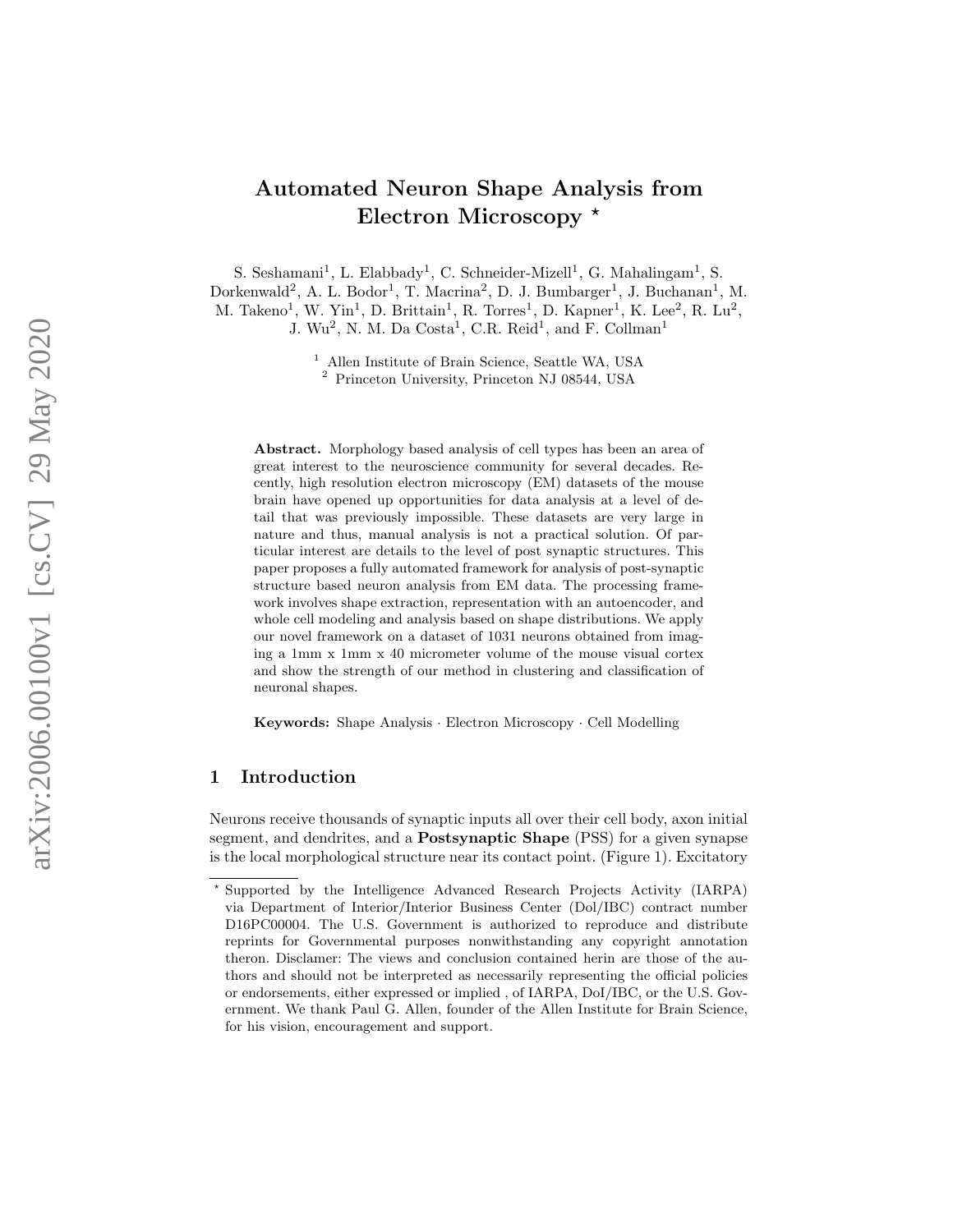2 Authors Suppressed Due to Excessive Length



Fig. 1. Left: Excitatory neuron (cream), with synapse locations (purple), examples of soma(cell body), spine and shaft synapses. Right: Examples of different PSS which include spines, shaft regions and soma regions

neurons in cortex are described as being 'spiny' as most of the excitatory connections onto those cells occur on protrusions called spines. Inhibitory neurons are described as being 'aspiny', as most inputs onto these cells go directly onto dendritic shafts. However, there are many sub-types of neurons beyond those simple distinctions  $[1,3]$  $[1,3]$ , and a quantitative assessment of the fine structures could be an effective way to lead to the discovery of these cell types. Recent advances in electron microscopy (EM) imaging technology and computer assisted reconstruction have enabled acquisition and analysis of increasingly large numbers of highly detailed 3D reconstructions of neuronal circuitry. These data have tremendous structural detail, and reveal the precise locations of synaptic connectivity between many neurons, along with the detailed morphologies of cellular structure. Previous methods to quantify fine neuronal structures have taken a manual labelling and/or a qualitative categorical description [\[2\]](#page-8-2). However, to properly leverage this data into insights, there is a need for techniques that can automatically distill and summarize information in a biologically meaningful fashion, as there is simply too much data to consider by hand.

Data driven analyses of 3D meshes rely on the ability to extract a shape representation that will enable distinguishing between cell morphologies. Sholl analysis [\[8\]](#page-8-3) is a method that has been commonly used in the literature for modelling cell morphologies based on only branch points in neuron skeletons. When it comes to EM cell meshes, down-sampled or skeleton representations would not retain fine morphological information and entire mesh representations would be too large, making comparisons computationally expensive. There is therefore a great need to develop a compact cell descriptor that retains fine morphology information. [\[11\]](#page-8-4) proposed a compact neuron representation generated by rendering 3D rotations of neuronal components, processing them as images and then mapping the results back to the mesh. This however suffers from potential information loss due to multiple re-mappings. In this paper, we propose a novel compact representation for mesh-based data-driven fine morphological clustering. The method depends on automated synapse detection procedures [\[12\]](#page-8-5) which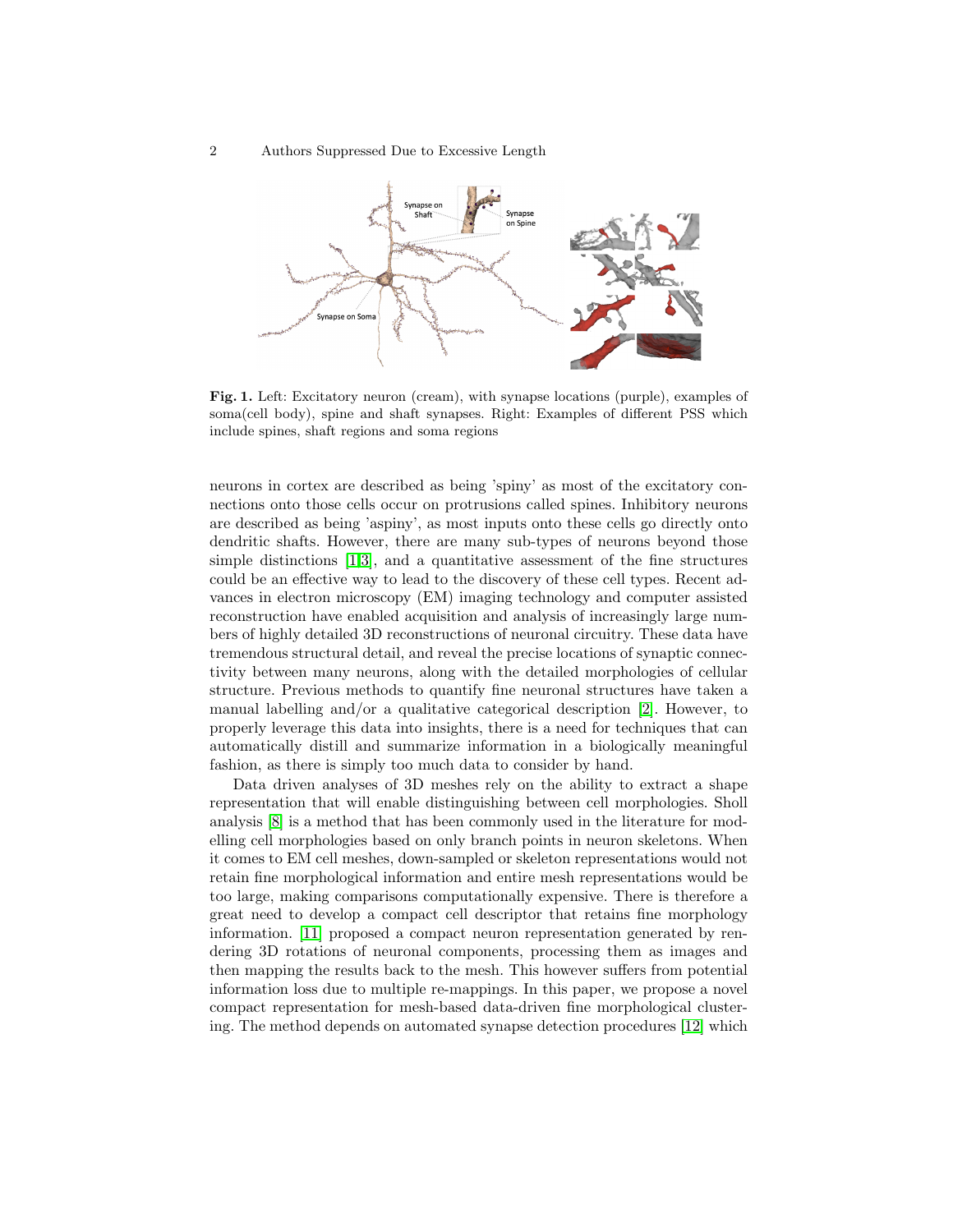



Fig. 2. The framework comprises of : Model Generation and Cell Descriptor Generation. Model Generation: we use a training set consisting of N cells and extract all PSS from the cells to form a dictionary. This is used to train a pointnet autoencoder which generates the AE PSS model. The AE PSS model is applied on all training shapes to generate a set of features, which are used to learn a Cell Histogram Model with a codebook. Cell Descriptor Generation: for each new cell, all postsynaptic shapes are first extracted. Next, the trained AE PSS Model is applied to obtain shape features, and finally the cell histogram model is applied to obtain a cell descriptor.

enable PSS extraction from the local neighborhood. The main contributions of the paper are the following:

- 1. A method for describing and extracting local shape patterns (PSS) in a neuronal mesh
- 2. A new morphological descriptor of whole neurons
- 3. An automated framework for morphological analysis of whole neurons that can work on incomplete data using fine morphological features, and
- 4. A validation of this framework on a large EM dataset.

#### 2 Methods

The objective is to generate a compact representation that enables comparison of fine morphological structures (PSS) between two neurons. PSS identification/extraction requires mesh localization for identifying the subset of vertices that form the PSS. We propose a synapse-based technique (Section 2.1) for performing this. For generating a descriptor for a whole cell, we further propose a framework consisting of two subcomponents: model generation and cell descriptor generation outlined in section 2.2 and 2.3.

#### 2.1 Post-Synaptic Shape Extraction

With the advancement of automated synapse detection procedures [\[12\]](#page-8-5), it has been possible to extract locations of synapses within an EM volume with high accuracy. This enables synapse aware techniques for extracting global cell information like skeletons [\[6\]](#page-8-6). Here however, we use synapses for extracting local information around them. Given a cell mesh  $M$  and a set of locations of synapses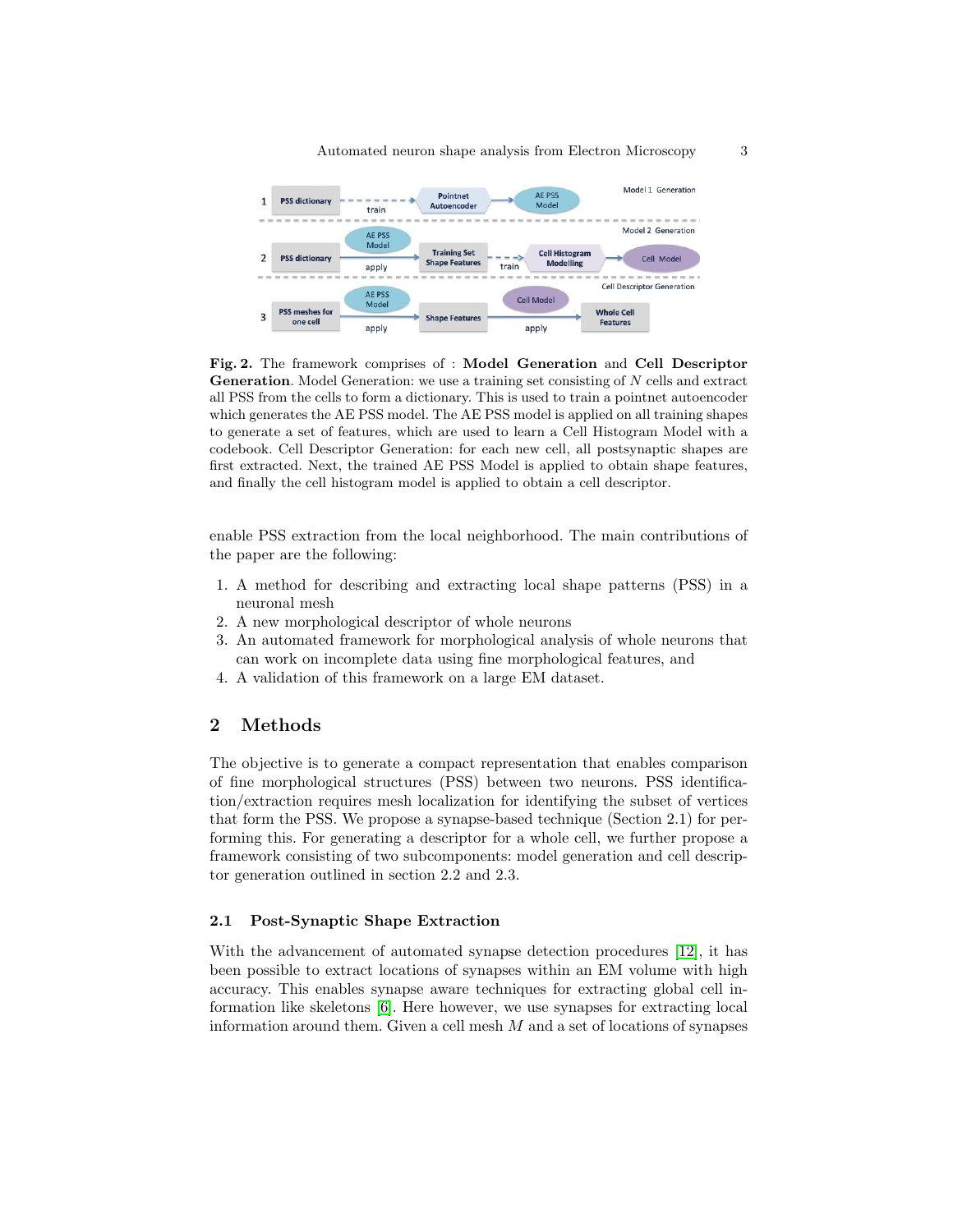onto this cell  $S_M = \{s_1, s_2...\}$ , our algorithm first calculates a skeleton of the cell running along the shaft of the cell. Then for each synapse, it obtains a local region mesh falling within a fixed radius and segments it based on its Shape Diameter Function (SDF) into multiple sub-meshes. We then find the point on the local region mesh that is closest to the synapse and calculate the shortest path between this point and the skeleton. Finally, we find the sub-mesh that lies closest to the synapse and merge it will all other sub-meshes that fall on the shortest path and stop once the average SDF of the segment is greater than that of the previous one indicating that the spine has been traversed and the shaft has been reached.

Mesh Skeletonization: This approach, related to TEASAR [\[10\]](#page-8-7) and its modifications, is performed on the mesh graph, rather than on the voxel graph, for speed and memory use. The algorithm takes in a triangulated neuron mesh and treats it as an undirected graph, with vertices as nodes and mesh edges weighted by distance. It first calculates connected components to get a set of Vertex-Edge pairs as:  $C = \{(V_i, E_i), ...\}$ . The root node  $v_{root}$  is calculated by finding the maximally far point along the mesh graph by bouncing from farthest point to farthest point and is used to initialize the skeleton. The rest of the skeleton is computed by repeatedly finding the farthest point to the skeleton, adding the shortest path from the current skeleton to this point and eliminating all other points within a distance threshold d which is empirically selected as  $d = 12000nm$ . This results in the skeleton running mostly along the shaft of the dendrites without reaching into the finer structures such as spines.

Surface Mesh Segmentation: We use a Shape Diameter Function (SDF) based algorithm carried out with the CGAL surface segmentation package with the following parameters - number of clusters: 5, cone angle:  $\pi/4$ , number of rays: 5, smoothness: 0.3. This technique is quite sensitive to the size and detail of the surface mesh and hence, we always sample a local mesh around a synapse (Algorithm 1, Line 6) with a fixed radius size of 3500 nm (picked empirically to ensure that large spines and at least some parts of the dendritic shaft and skeleton would be present).

#### 2.2 Model Generation

Model generation is carried out in 2 steps (Fig. 2). In the first, we present a method for generating local structure (PSS) encodings and in the second, we propose a method that uses the encodings for describing whole cells.

Local Structure Representations To facilitate comparison across shapes and development of shape models, we develop a fixed size encoding for representing each 3D mesh of a PSS. One way to obtain this is by extracting shape features to populate a descriptor. The choice of features however greatly impacts the information that the representation encodes. Recently, the pointnet architecture [\[9\]](#page-8-8) has been proposed for 3D point based autoencoders which circumvents user dependent feature selection. This architecture is made up of an encoder which reduces the dimensionality of the input 3D points into a fixed size vector and a decoder that takes this vector and outputs a set of 3D points. The learning step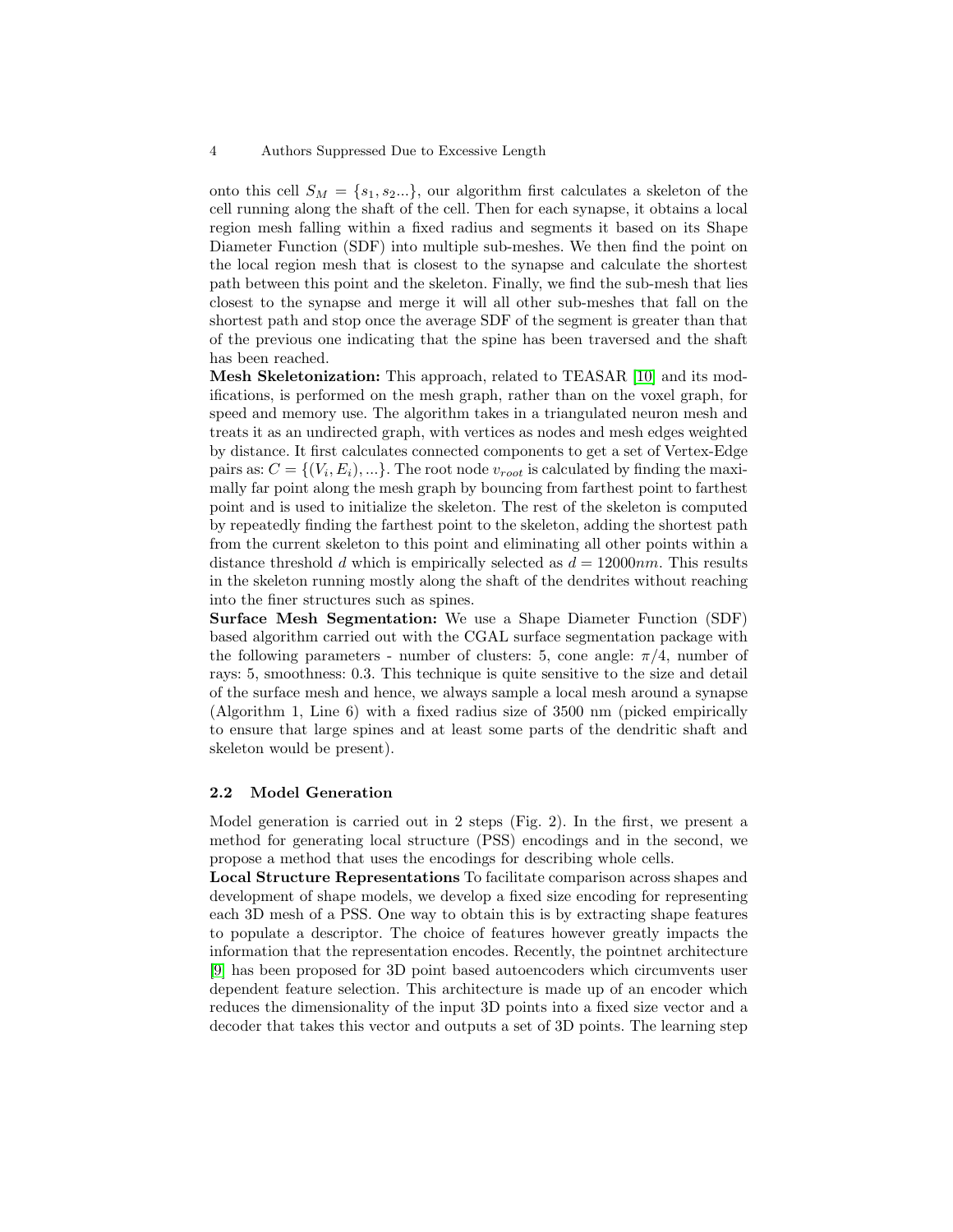optimizes the differences between the input points and the output points and the learned model can generate a compact, fixed size encoding of a 3D point set.

Using deep learning for feature extraction however requires a training set. For this, we use a selected set of neurons and extract all its PSS to form a PSS shape dictionary. Using shapes in this dictionary, our framework uses the pointnet autoencoder [\[9\]](#page-8-8) to learn the desired fixed size representation. Input meshes are resampled with a fixed number of points, as required by the training procedure. Since our shapes are small, the pointnet (instead of pointnet $++$ ) architecture was sufficient to capture the complexities of our shapes.

Whole Cell Histogram Model Given a set of mesh-feature pairs for all PSS in the dictionary, we propose to use a combination of Bag of Words (BoW) and Sholl techniques to describe cells. Bag of Words (BoW) techniques for feature space binning have been commonly used for image classification [\[5\]](#page-8-9) and Sholl analysis is a classical method based on counting the number of branch points binned by distances from the cell body [\[8\]](#page-8-3). For the proposed model, we first use the fixed size encodings of all PSS in the training set, to estimate  $k$  centers using k-means clustering. This gives the  $k$  defining codewords in the BoW model. Additionally, we create n bins for each of the k codewords which represent n radiuses from the center of the cell body for a total of  $Q = kn$  bins for the cell codebook.

#### 2.3 Cell Descriptor Generation

We use the models learned in the previous step to generate a cell descriptor (Fig. 2). For a new cell mesh, we extract all its PSS and apply the pointnet autoencoder model to obtain shape features. Using the 3D meshes of the PSS and its shape features, we bin the shapes into the  $Q$  bins of the cell histogram model with the following steps. For each PSS described by a (mesh,feature) pair:

- 1. Compute the distance of the mesh centroid and the center of the cell body.
- 2. Assign the PSS to the nth radius bin
- 3. Compute Euclidean distances between each feature vector and BoW codewords
- 4. Assign each feature vector to the codeword that it is closest to. Combining with the *nth* radius bin, this results in an assignment of each PSS into its  $k - n$ th bin.

The descriptor proposed above can handle comparisons between cells at similar levels of completion. However, for EM data it is impossible to predict how complete a cell would be in the volume block that was imaged. The volume or surface area of the cell mesh can be used as an approximate measuring tool of completeness. In this work, we use the surface area measurement of the whole cell for normalizing the final cell histograms.

### 3 Experiments

Data We analyzed an EM volume from mouse primary visual cortex which spanned all layers of the cortex and measured approximately 1x1x0.04 mm imaged at 4x4x40 nm/voxel resolution. Synapses were detected within the volume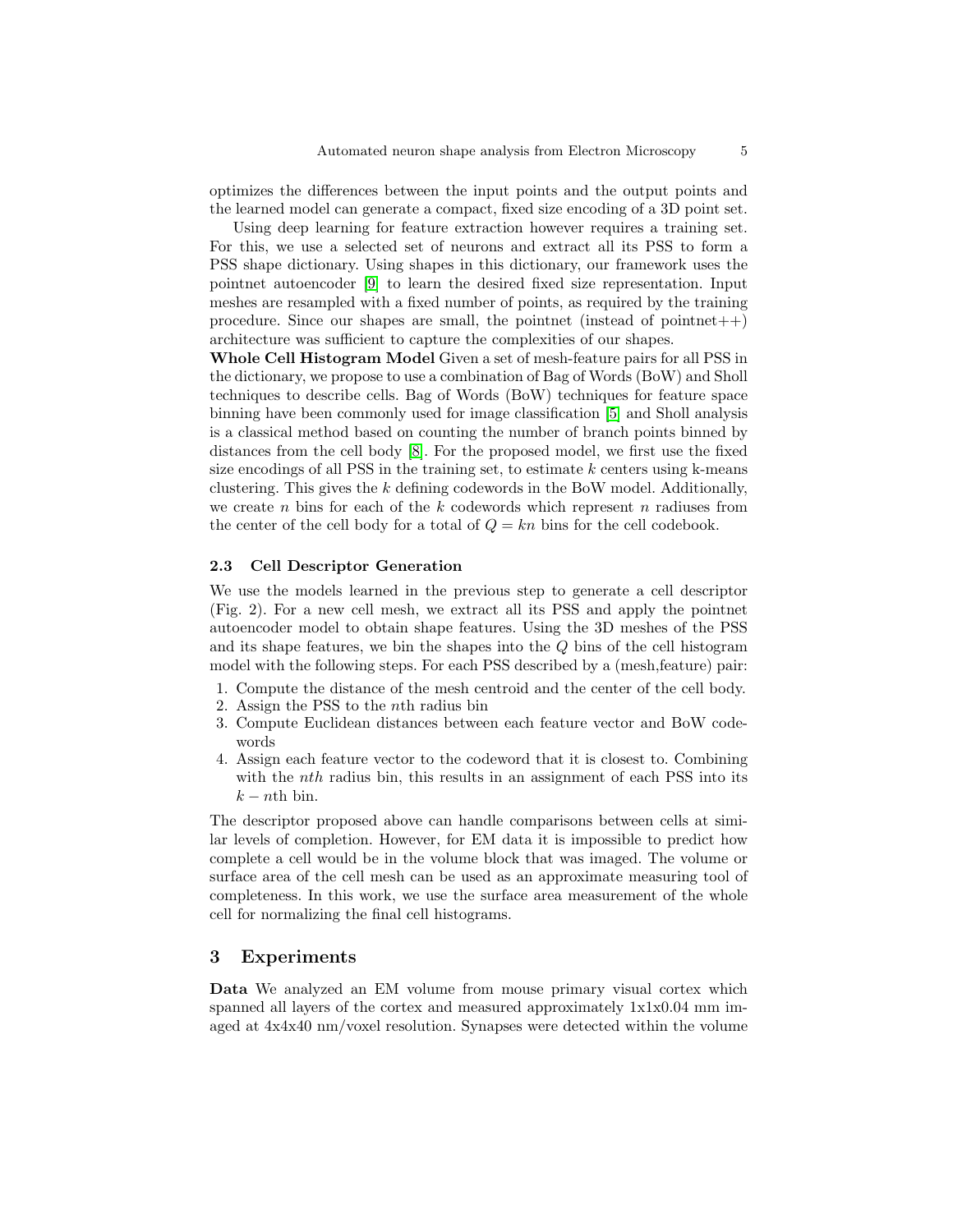6 Authors Suppressed Due to Excessive Length



<span id="page-5-0"></span>Fig. 3. UMAP of 160k PSS shape features from 236 cells in the training set. Observe that the feature space distinguishes spines, cell body and shaft shapes.

using an independent synapse detector using methods described in [\[12\]](#page-8-5). The volume includes 40 million synapses and 4235 cell bodies, of which 1031 had complete and accurate cell body (spherical part of the neuron that contains the nucleus) reconstructions which we use for our analysis. Cell body locations were manually labelled. Note that although the cell body was fully reconstructed, reconstruction of the whole cell was not obtained in any cases since the volume was cut off. To ensure that we had a morphologically diverse training set that covered all cortical layers, categorical labels were given based on cortical depth and assigned by each cell body's distance from the cortical surface (Categories: Layer  $2/3$ , Layer 4, Layer 5, Layer 6, Layer  $2/3$ -4 Inhibitory, Layer  $5/6$  Inhibitory). 40 cells were randomly selected from each category, with one category (Lower Inhibitory) that had only 36 cells, for a total of 236 cells. For all these cells, we extracted all PSS (160,000 shapes) to form the PSS Shape Dictionary.

Model Generation From training cells, we obtained 160k PSS, and computed encodings of dimension 1024 for all shapes with a pointnet autoencoder. We then applied UMAP [\[7\]](#page-8-10) to the data to visualize it in 2 dimensions. Fig. [3](#page-5-0) shows the range of the PSS space and how the local morphology varies across it. Note that spines, shafts and soma appear distinctly in this space. We then computed a cell histogram model using  $k = 20$  and  $n = 24$  to give us a feature of size 480 which we normalized by the cell surface mesh area.

Evaluation For all cells, 2 independent labelers assigned categories to all 1031 cells manually: Inhibitory, Excitatory Layer 2/3, Excitatory Layer 4, Excitatory Layer 5 PT, Excitatory Layer 5 IT, Excitatory Layer 5 NP and Excitatory Layer 6. Additionally, labelers provided their confidence level on their rating: 0 for "Not Confident" and 1 for "Confident". After eliminating cells for which at least one labeler was not confident, we obtained a set of 532 cells. Finally, after eliminating cells where the labelers disagreed, we obtained a total of 505 cells that we used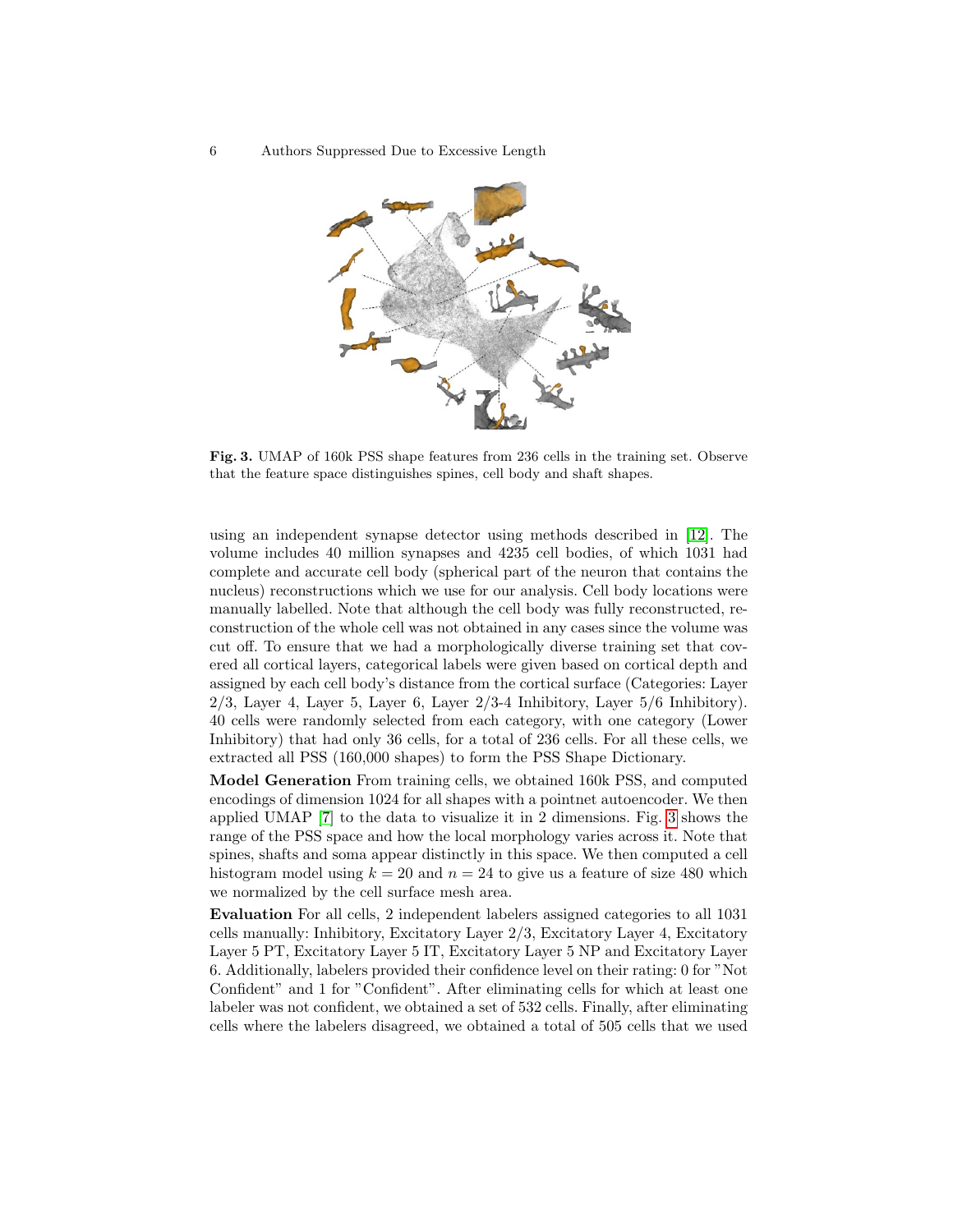for our analysis. We compared the proposed feature descriptor with two other feature descriptors and demonstrate the strength of the proposed framework in clustering and classification. Although there has been some extensive work such as [\[3\]](#page-8-1) which uses features extracted from skeletons for performing morphological analysis, most of these methods depend on some manual annotation and cannot deal with incomplete cells. The most popularly used method for automated morphological analysis is Sholl Analysis [\[8\]](#page-8-3). The 3 cell description approaches we compare are:

- 1. Traditional Sholl Analysis with Branch Points (SBP): Baseline method, commonly used for automatic neuron morphology analysis. The number of branch points in the neuron mesh skeleton is counted at various radii from the center of the cell body. We use 24 radii ranging from 10000nm to 130000nm in steps of 5000nm.
- 2. Sholl Analysis with PSS Counts (SPC): The number of PSS as a feature and bin the features with the same 24 radii. This accounts for the density of synapses as a function of radius. (Steps 1 and 2 from Section 2.3)
- 3. Sholl Analysis with PSS Shape features (SPSF): Proposed feature with 480 sized cell model (Steps 1,2,3 and 4 from Section 2.3)

The three methods we use for comparison include: K-means clustering, Phenograph clustering [\[4\]](#page-8-11) (a k-nearest neighbors graph clustering algorithm) and SVM Classification. For K-means, we used  $k = 7$ , the number of labels we obtained from the labelers. For Phenograph clustering, we used  $k = 23$ . For the SVM, we used the rbf kernel, a polynomial degree of 3, the regularization parameter  $C =$ 1 and 10-fold cross validation. Table [1](#page-7-0) shows the rand index and mutual information values calculated between the predictions from each of these algorithms and the ground truth. We observe that the SPC outperforms SBP and SPSF further improves the performance with the shape information incorporated.

Different cortical cell types are found in different cortical layers. We thus investigated the effect of cell body location information on clustering and classification. For this, we used the depth of the cell from the surface of the cortex as an additional feature. This is a particularly useful feature since some of the sub-divisions in the labelling are based in part on this information. In order to incorporate the scalar value with comparable impact on each feature, we weighted it such that the distance metric  $D$  between two cell histogram features  $f_1$  and  $f_2$ and depths  $y_1$  and  $y_2$  is calculated as:  $D(f_1, f_2, y_1, y_2) = dist(f_1, f_2) + \lambda |y_1 - y_2|$ with  $\lambda = 1/24 = 0.04166$ , which was estimated empirically. Table [2](#page-7-1) shows the clustering and classification results with the depth values incorporated. We observe a significant improvement in the performance of all algorithms with this information added and that the proposed method still consistently outperforms the other two.

## 4 Discussion and Conclusion

We have presented a framework that enables automated fine morphological cell type clustering by leveraging the unique detail and scale of EM datasets. We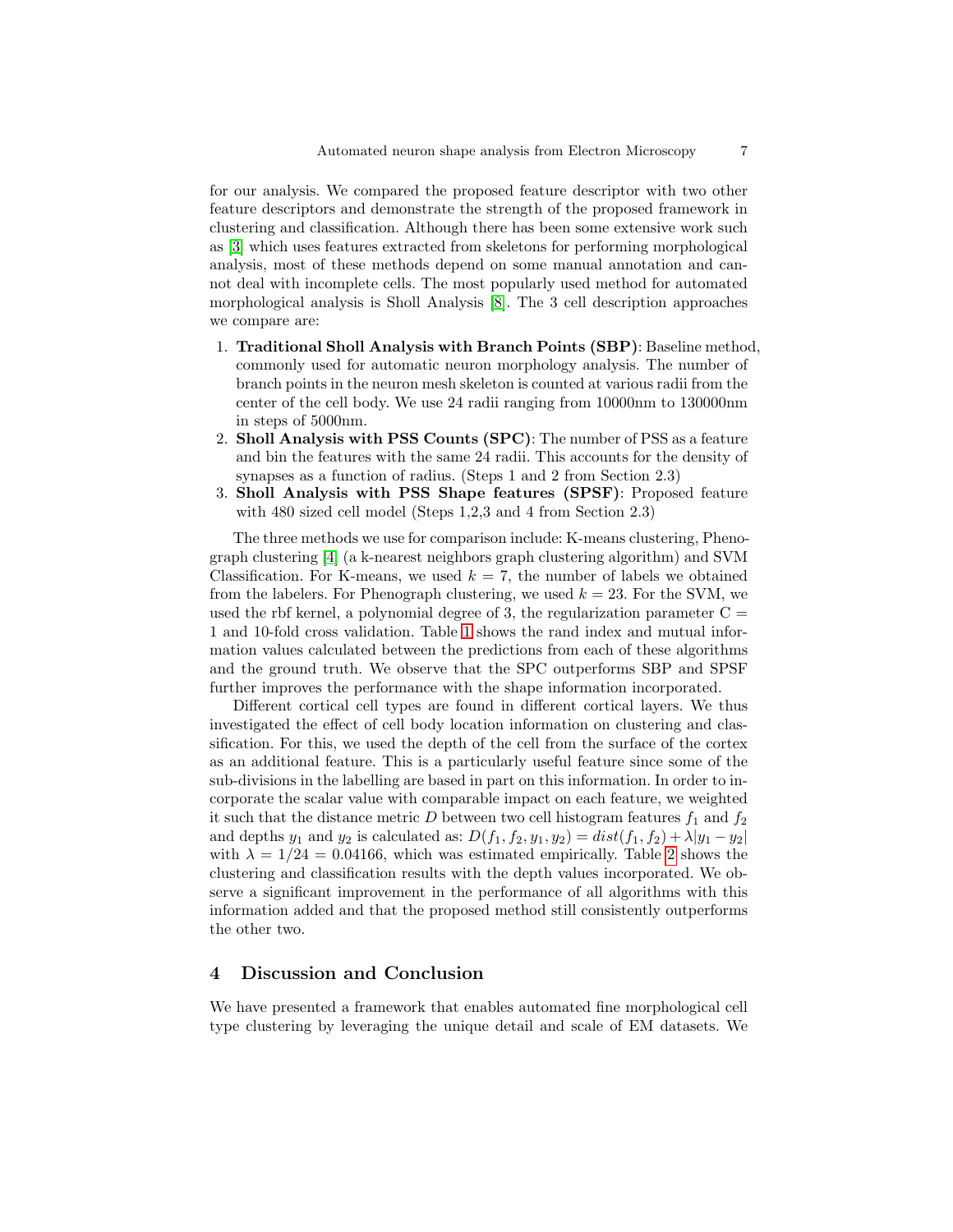| Method                        | [K-Means Clustering] Phenograph Clustering] SVM Classifier |          |       |          |                |          |  |
|-------------------------------|------------------------------------------------------------|----------|-------|----------|----------------|----------|--|
|                               | RI                                                         | Mut Info | RI.   | Mut Info | RI.            | Mut Info |  |
| <b>SBP</b>                    | 0.036                                                      | 0.067    | 0.026 | 0.07     | 0.091          | 0.063    |  |
| SPC.                          | 0.188                                                      | 0.295    | 0.199 | 0.306    | $\sqrt{0.285}$ | 0.32     |  |
| $ SPSF $ (Proposed) $ 0.387 $ |                                                            | 0.435    | 0.388 | 0.483    | 0.709          | 0.654    |  |

<span id="page-7-0"></span>Table 1. Comparing the proposed descriptor to baseline methods with clustering and classification without depth information added.



Fig. 4. Applying UMAP to SPSF features for 505 cells without (left) and With (rights) depth information. The feature distinguishes, inhibitory, layer 5 PT and layer 5 NP in both cases. Layer 2/3 and Layer 4 cells also separate well. However, Layer 5 IT and Layer 6 cells do overlap with these two classes when depth information is not used. This gets resolved when depth information is used.

validated our method by showing that we can distinguish between 7 classes of morphologically differing neurons and demonstrated the ability to perform unsupervised clustering and classification into groups based upon the diversity of PSS found on different types of neurons. What is especially remarkable is that our method could also handle cells with varying levels of completeness which even most semi-automatic neuron comparison methods have not been able to easily analyze. Current experiments have been performed on a set of 505 cells, but this technique can be immediately applied to larger and more complete datasets, making it a powerful tool for the description and discovery of neuronal sub-types. The proposed features are currently being combined with other morphological information for further sub-type clustering and uncertainty

| Method                        | [K-Means Clustering] Phenograph Clustering] SVM Classifier |          |       |          |                     |          |  |
|-------------------------------|------------------------------------------------------------|----------|-------|----------|---------------------|----------|--|
|                               | R.I                                                        | Mut Info | RT.   | Mut Info | RI                  | Mut Info |  |
| <b>SBP</b>                    | 0.133                                                      | 0.181    | 0.131 | 0.204    | 0.632               | 0.472    |  |
| SPC.                          | 0.425                                                      | 0.495    | 0.497 | 0.607    | 0.833               | 0.752    |  |
| $ SPSF $ (Proposed) $ 0.496 $ |                                                            | 0.522    | 0.508 | 0.615    | $\vert 0.867 \vert$ | 0.797    |  |

<span id="page-7-1"></span>Table 2. Comparing the proposed descriptor to baseline methods with clustering and classification with cell body depth information added.